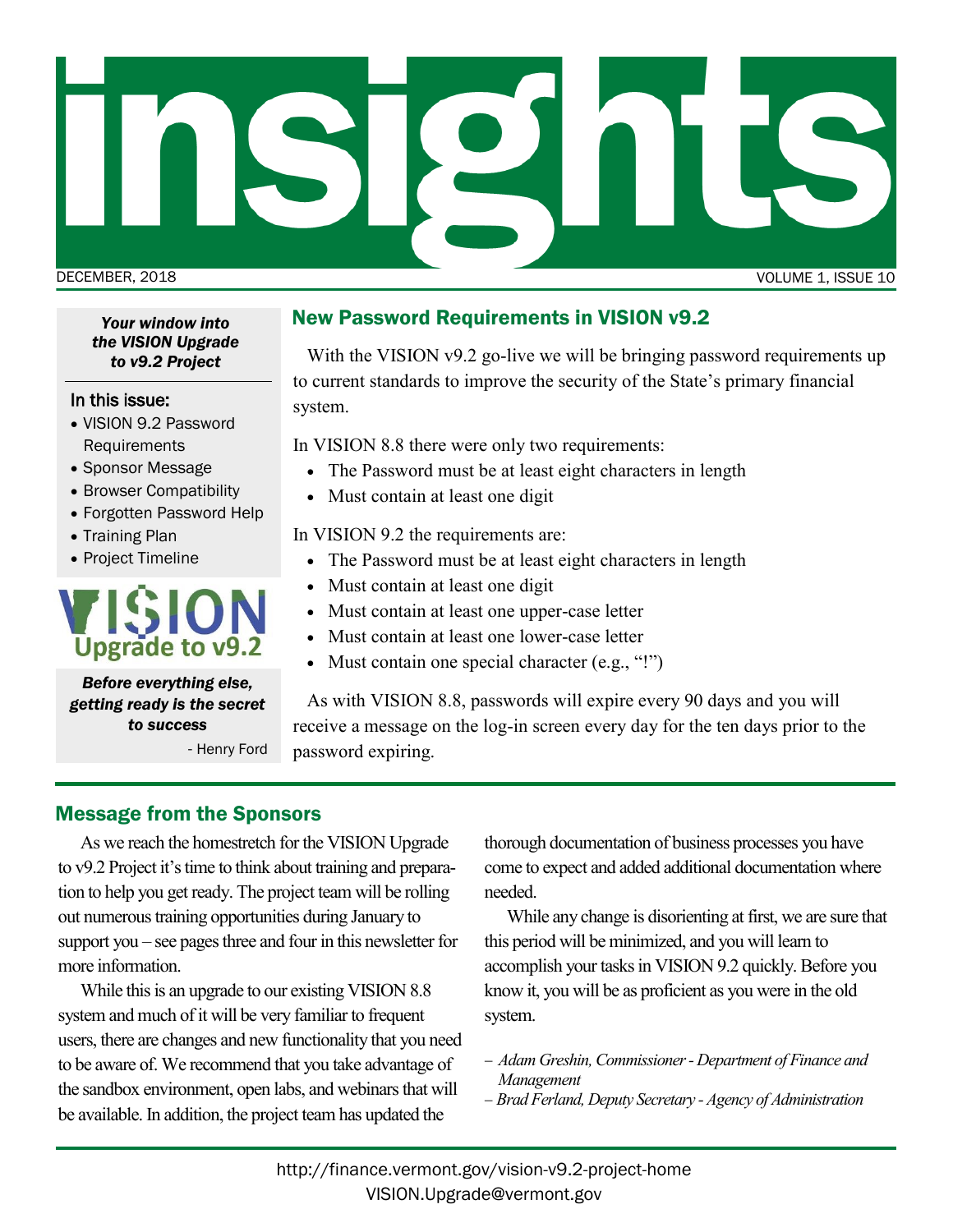# Browser Compatibility

Back in the May, 2018 issue of Insights we shared information about browser compatibility with VISION 9.2. Since then we have run tests using the current releases of the most popular browsers supported by the State:

| <b>BROWSER</b>              | <b>PEOPLESOFT SUPPORTED RELEASES</b> | <b>STATE OF VERMONT RELEASES TESTED</b> |
|-----------------------------|--------------------------------------|-----------------------------------------|
| Apple Safari                | 8.x, 9.x                             | 9.3.5 (iPad only)                       |
| Google Chrome               | 43.x, 58.x                           | 70.0.3538.110                           |
| Microsoft Internet Explorer | 11.x                                 | 11.785.16299.0                          |
| Microsoft Edge              | 25.10586, 39.14986                   | 41.16299.15.0                           |
| Mozilla Firefox             | 38.x, 42.x, 52.x, 53.x               | 52.9.0                                  |

In general, there were no significant issues except for the following:

Apple Safari (iPad only): Safari default setting is to block pop-ups, this will need to be set to allow them. Microsoft Edge: When loading WorkCenters, the page goes blank with no indication it is loading in the background then loads all at once.

> Checking release number: Safari - Safari > About Safari Chrome -  $\frac{1}{5}$  > Help > About Google Chrome Microsoft IE -  $\bigcirc$  > About Internet Explorer Microsoft Edge - ••• > Settings + scroll down to About this App Firefox  $-\equiv$  >  $\bigcirc$  > About Firefox

# Forgotten Password Help

When you first sign in to VISION 9.2, you will be directed to set up the Forgotten Password Help feature. This has always been available but users were not required to set it up. We are doing this so that all VISION users will be able to reset their passwords without VISION Support due to the 24/7 availability of the VISION 9.2. Additionally, not having the VISION Support Team resetting passwords will improve overall system security. In the future, the VISION Support Team will only unlock accounts.

*Note: VISION accounts lock out after the third failed log-in attempt. Once your account is locked, the autopassword reset feature will no longer work. Be sure to use Forgotten Password Help before your third attempt to sign in to VISION.*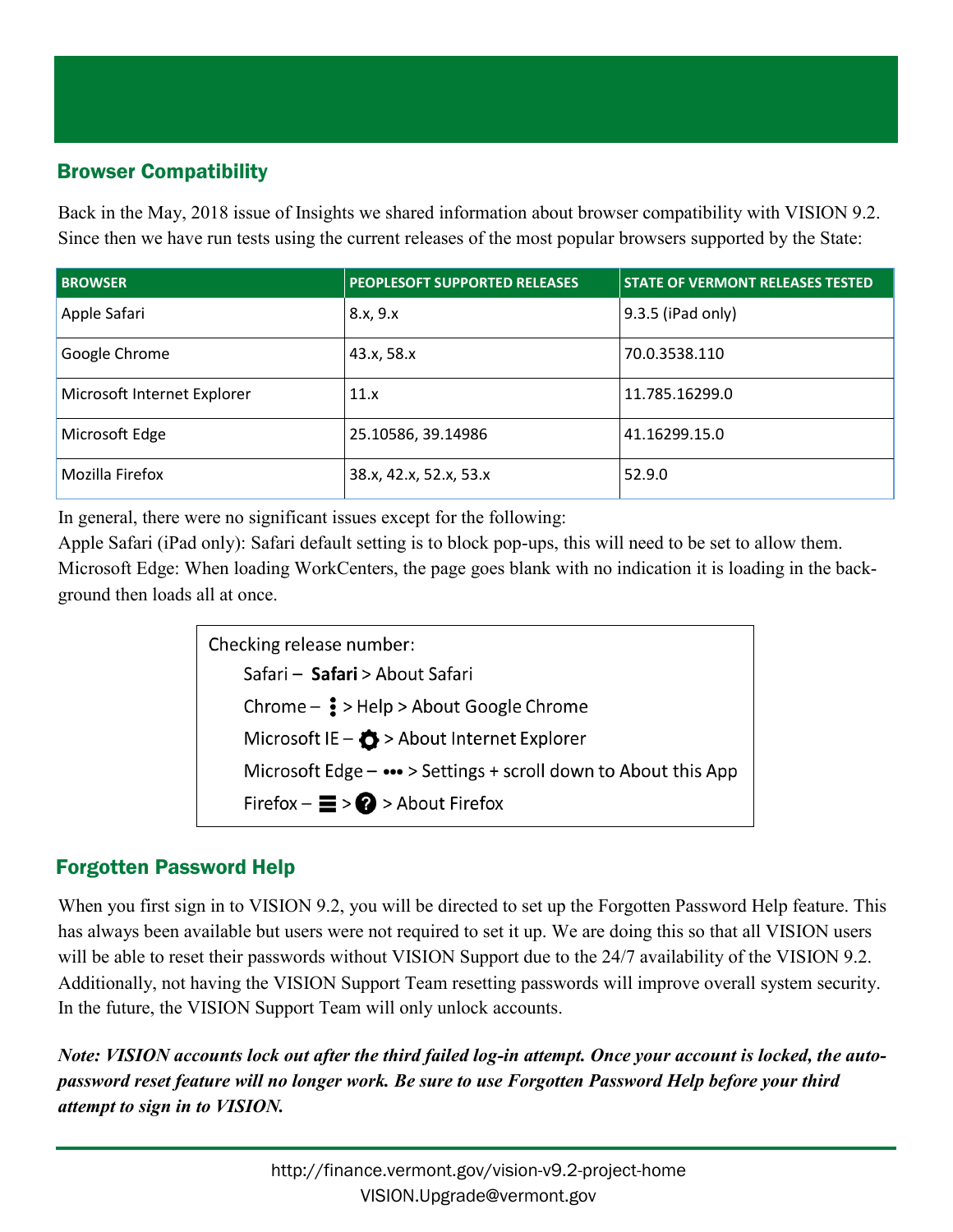#### VISION v9.2 Training Plan

The VISION v9.2 upgrade training plan follows a four-pronged approach:

- 1. A VISION 9.2 sandbox environment will be available starting January 2nd. A sandbox environment lets you try various business process scenarios with no worries about messing up the system. It will be refreshed periodically.
- 2. All VISION 8.8 manuals will be updated to reflect the changes in the new system. Additional manuals will be developed as necessary.
- 3. Four open lab sessions will be held in January giving you the opportunity to sit with system experts while you try working in the new system.
- 4. Live webinars will be held in January covering new functionality, these will also be available as recorded webinars. Additional recorded-only webinars will be available for viewing at your own convenience covering functions such as expenses.

|  |  | Live webinar and Open Lab Schedule |  |
|--|--|------------------------------------|--|
|  |  |                                    |  |

**Divisi Maletine und Onen Leb Celendrile** 

| <b>SUN</b> | <b>MON</b>       | <b>TUE</b>                              | <b>WED</b>                                                                                           | <b>THU</b>                                        | <b>FRI</b>                                                                                                       | <b>SAT</b> |  |
|------------|------------------|-----------------------------------------|------------------------------------------------------------------------------------------------------|---------------------------------------------------|------------------------------------------------------------------------------------------------------------------|------------|--|
|            |                  | 1                                       | $\overline{2}$                                                                                       | $\overline{\mathbf{3}}$                           | 4                                                                                                                | 5          |  |
|            |                  | <b>New Years Day</b>                    | <b>VISION 9.2</b><br><b>Sandbox</b><br><b>Environment</b><br><b>Available</b>                        |                                                   | <b>VISION 101</b>                                                                                                |            |  |
| 6          | 7                | 8                                       | 9                                                                                                    | 10                                                | 11                                                                                                               | 12         |  |
|            | Open Lab 1 to 3  | <b>WorkCenter</b><br><b>Overview</b>    | <b>Create and</b><br><b>Maintain Voucher</b><br>Templates/Enter a<br>new Voucher Using<br>a Template | <b>Voucher Workflow</b><br>& Approve a<br>Voucher | <b>Enter an</b><br><b>Amortization</b><br><b>Voucher &amp; Create</b><br><b>Amortization</b><br><b>Schedules</b> |            |  |
| 13         | 14               | 15                                      | 16                                                                                                   | 17                                                | 18                                                                                                               | 19         |  |
|            | Open Lab 9 to 11 | <b>Matching</b>                         | <b>Collector's</b><br>Workbench                                                                      | <b>Payment Predictor</b>                          | <b>Interface Voucher</b><br><b>Processing</b>                                                                    |            |  |
| 20         | 21               | 22                                      | 23                                                                                                   | 24                                                | 25                                                                                                               | 26         |  |
|            | <b>MLK Day</b>   | <b>Deposit</b><br>Spreadsheet<br>Upload | <b>Recurring Journal</b><br><b>Entry</b>                                                             | <b>Journal Workflow</b><br>& Approve a<br>Journal | Open Lab 9 to 11                                                                                                 |            |  |
| 27         | 28               | 29                                      | 30                                                                                                   | 31                                                |                                                                                                                  |            |  |
|            | Open Lab 1 to 3  |                                         |                                                                                                      |                                                   | <b>GO LIVE</b><br><b>WEEKEND</b>                                                                                 |            |  |

All Open Labs held in the VISION training room at 109 State Street.

All Webinar sessions begin at 10 am and will vary in length.

*See page 4 for more training information...*